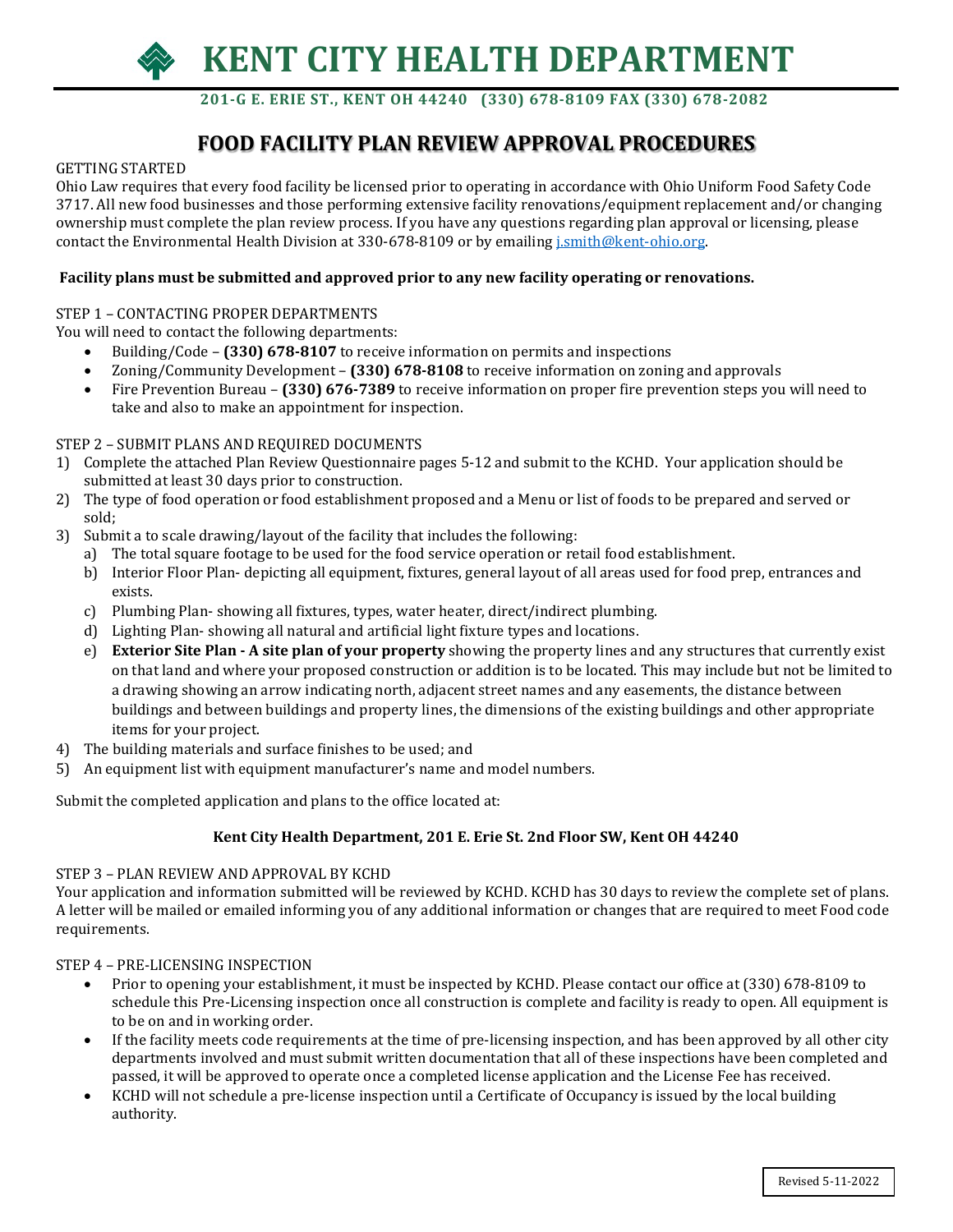### **What Is My Risk Level?**

Food facilities are licensed as a Risk Level I, II, III, or IV. Risk levels reflect the potential risk that a facility poses to Public Health and are based on the highest risk level activity of the food service operation/food establishment in accordance with the following criteria:

**Risk level I:** poses potential risk to the public in terms of sanitation, food labeling, and sources of food, storage practices, or expiration dates. Examples of risk level I activities include, but are not limited to, an operation that offers for sale or sells:

- (1) coffee, self-service fountain drinks, prepackaged non-potentially hazardous beverages;
- (2) pre-packaged refrigerated or frozen potentially hazardous foods;
- (3) pre-packaged non-potentially hazardous foods;
- (4) baby food or formula
- (5) food delivery sales operations

**Risk level II:** poses a higher potential risk to the public than risk level I because of hand contact or employee health concerns but minimal possibility of pathogenic growth exists. Examples of risk level II activities include, but are not limited to:

- 1) handling, heat treating, or preparing non-potentially hazardous food;
- 2) holding for sale or serving potentially hazardous food at the same proper holding temperature at which it was received;
- 3) heating individually packaged commercially processed potentially hazardous foods for immediate service;

**Risk level III:** poses a higher potential risk to the public than risk level II because of the following concerns: proper cooking temperatures, proper cooling procedures, proper holding temperatures, contamination issues or improper heat treatment in association with longer holding times before consumption, or processing a raw food product requiring bacterial load reduction procedures in order to sell it as ready-to-eat. Examples of risk level III activities include but are not limited to:

- (1) handling, cutting, or grinding raw meat products;
- (2) cutting or slicing ready-to-eat meats and cheeses;
- (3) assembling or cooking potentially hazardous food that is immediately served, held hot or cold, or cooled;
- (4) operating a heat treatment dispensing freezer;
- (5) reheating in individual portions only; or
- (6) heating of a product, from an intact, hermetically sealed package and holding it hot;

**Risk level IV:** poses a higher potential risk to the public than risk level III because of concerns associated with: handling or preparing food using a procedure with several preparation steps that includes reheating of a product or ingredient of a product where multiple temperature controls are needed to preclude bacterial growth; offering as ready-to-eat a raw potentially hazardous meat, poultry product, fish, or shellfish or a food with these raw potentially hazardous items as ingredients; using freezing as a means to achieve parasite destruction; serving a primarily high risk clientele including immuno-compromised or elderly individuals in a facility that provides either health care or assisted living; or using time in lieu of temperature as a public health control for potentially hazardous food. Examples of risk level IV activities include, but are not limited to:

- (1) reheating bulk quantities of leftover potentially hazardous food more than once every seven days; or
- (2) caterers or other similar food service operations that transport potentially hazardous food;

Risk level IV: also includes operations that perform a food handling process that is not addressed, deviates, or otherwise requires a variance for the process according to rules adopted pursuant to section 3717.05 of the revised code. These facilities will need to have a written HACCP plan for these activities. Examples of these risk level IV variance activities include, but are not limited to:

- (1) reduced oxygen packaging;
- (2) smoking for preservation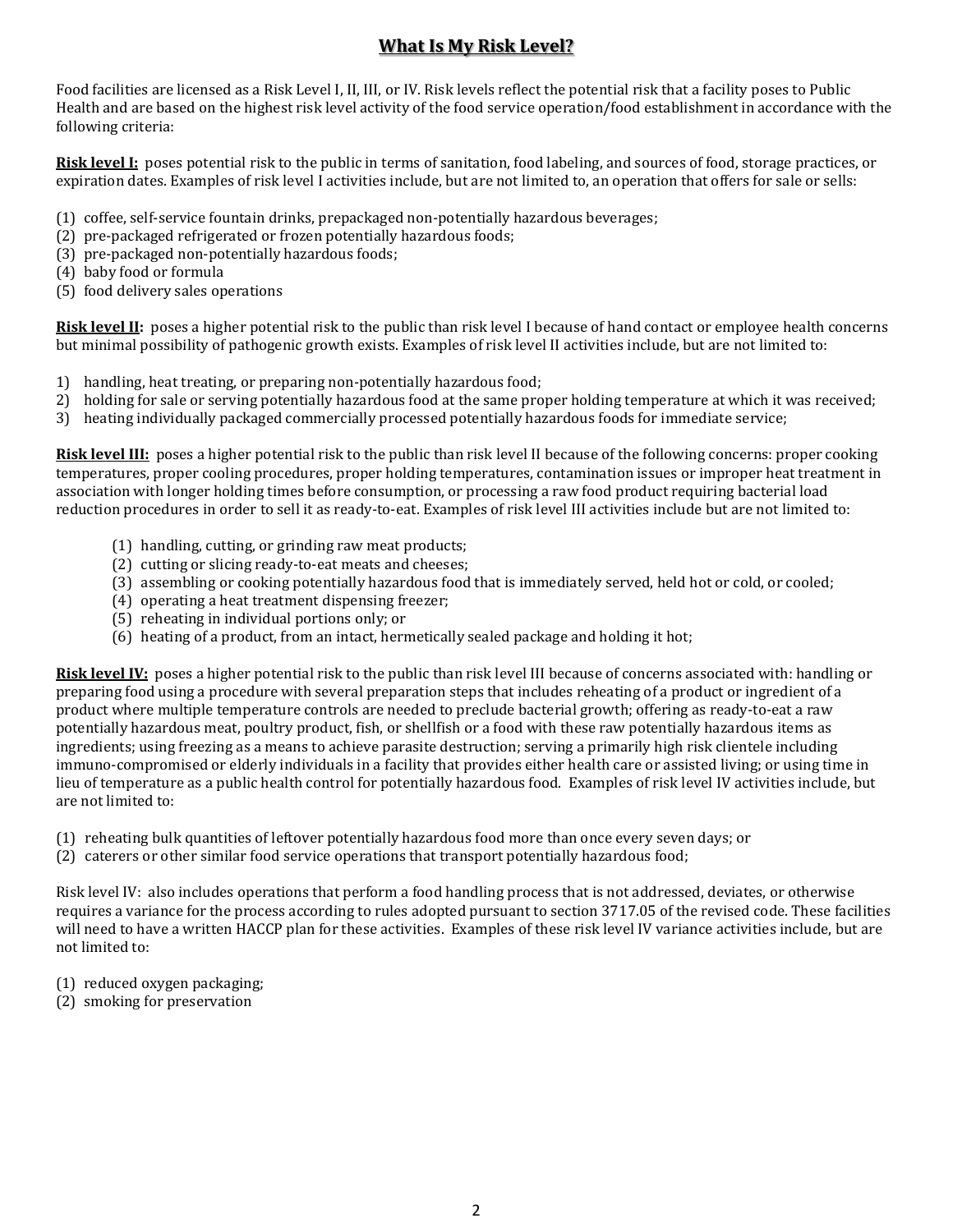### **2022 FOOD SERVICE PROGRAM FEES**

| <b>FSO/RFE License</b>                                                                                    | <b>Total</b>       | <b>FSO/RFE License</b>          | <b>Total</b>       |  |
|-----------------------------------------------------------------------------------------------------------|--------------------|---------------------------------|--------------------|--|
| <b>Risk Classification</b>                                                                                | <b>License Fee</b> | <b>Risk Classification</b>      | <b>License Fee</b> |  |
| Risk Class $1 < 25,000$ sq. ft.                                                                           | \$255.00           | Risk Class $1 > 25,000$ sq. ft. | \$365.00           |  |
| Risk Class $2 < 25,000$ sq. ft.                                                                           | \$285.00           | Risk Class $2 > 25,000$ sq. ft. | \$380.00           |  |
| Risk Class $3 < 25,000$ sq. ft.                                                                           | \$520.00           | Risk Class $3 > 25,000$ sq. ft. | \$1300.00          |  |
| Risk Class $4 < 25,000$ sq. ft.                                                                           | \$650.00           | Risk Class $4 > 25,000$ sq. ft. | \$1380.00          |  |
| Late Fee: 25% of the Local Health Fee for Each Classification if found to be operating without a license. |                    |                                 |                    |  |

| <b>Plan Review Type</b>                          | <b>Commercial</b>      | <b>Non-Commercial</b>         |
|--------------------------------------------------|------------------------|-------------------------------|
| <b>New Operation/Establishment</b>               | \$550.00               | \$275.00                      |
| <b>Extensive Alteration to Existing Facility</b> | \$280.00               | \$140.00                      |
| <b>Change of Ownership to Existing Operation</b> | \$280.00               | \$140.00                      |
| <b>Expedited (Reviewed within 5 days)</b>        | $$250.00 +$ Review Fee | $\vert$ \$125.00 + Review Fee |

**New Operation/Establishment =** Construction of New FSO (Food Service Operation) or RFE (Retail Food Establishment). Reopening of FSO or RFE an in a location at that has been closed of over 6 months. New operations may require significant changes to menu, equipment and flow of operation to be compliant with Ohio Food Code. Permits from building department are usually required.

**Extensive Alteration to Existing Facility =** An FSO or RFE location that has an existing license that plans or has altered the facilities extensively. Relocating existing food preparation equipment, food storage, toilet facilities, sinks, walk-in coolers/freezers, bars, or warewashing to a different area within the facility. Installing additional or new food preparation equipment, food storage, toilet facilities, sinks, walk-in coolers/freezers, bars, or warewashing to a newly constructed area within the facility. Complete replacement of existing equipment in food preparation, toilet facilities, sinks, walk-in coolers/freezers, bars, or warewashing within the facility. Complete replacement of floor, wall, or ceiling surfaces in food preparation, equipment, toilet facilities, sinks walk-in coolers/freezers, bars, or warewashing areas. Installing new food preparation equipment that results in a risk level change/menu update or the installation of an exhaust hood and fire suppression system.

Adding retail or storage space to an FSO or food service area to an RFE.

**Change of Ownership to Existing Operation =** Licenses cannot be transfer by the KCHD without Health Board approval. In order for an ownership or licensee/license holder name to be changed, a complete plan review is required. Once the process is completed, a new FSO/RFE license will be issued to the new license holder.

**Expedited =** If an FSO or RFE is found to be extensively altering an existing facility without obtaining licensor (KCHD) approval. If a new FSO or RFE plans to open and has failed to submit a plan review application for a license before 30 days of the planned opening. When a change ownership of an FSO or RFE as occurred and the new owner has failed to contact the licensor before the expiration of the existing license. When an FSO or RFE has been found to be operating without a license.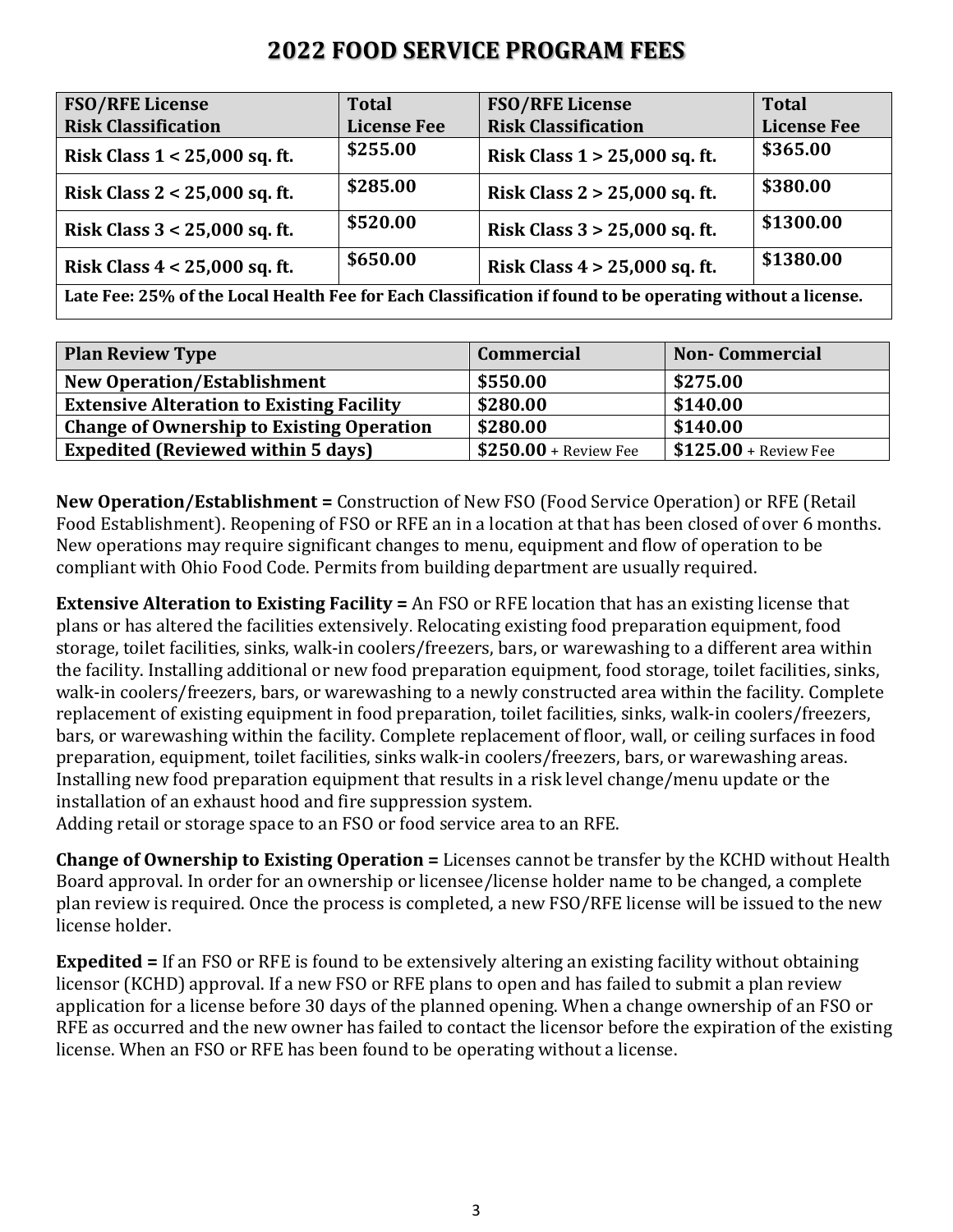### **PLEASE SUBMIT THIS COMPLETED FORM AND YOUR FACILITY REVIEW FEE WITH YOUR PLANS**

### **KENT CITY HEALTH DEPARTMENT APPLICATION FOR FOOD FACILITY PLAN REVIEW**

|                 | <b>OPERATION NAME:</b>                                                                                                                                                                                       |
|-----------------|--------------------------------------------------------------------------------------------------------------------------------------------------------------------------------------------------------------|
| <b>ADDRESS:</b> |                                                                                                                                                                                                              |
| CITY: Kent      | STATE: Ohio<br>ZIP:                                                                                                                                                                                          |
|                 | PHONE IF AVAILABLE:<br>REQUIRED EMAIL:<br><b>NAME OF OPERATOR:</b>                                                                                                                                           |
|                 | Be sure this is the same name as appears on your liquor license; usually a person or corporation.                                                                                                            |
|                 | NAME OF PARENT COMPANY OR OWNER:                                                                                                                                                                             |
|                 | MAILING ADDRESS FOR LICENSE RENEWAL:                                                                                                                                                                         |
|                 | STATE:<br>ZIP:<br>CITY/VILLAGE/TOWNSHIP:                                                                                                                                                                     |
|                 | <b>REQUIRED PHONE:</b><br><b>REQUIRED EMAIL:</b>                                                                                                                                                             |
|                 | <b>CONTACT INFORMATION FOR FACILITY REVIEW APPROVAL RESPONSE</b>                                                                                                                                             |
| NAME:<br>PHONE: | REQUIRED EMAIL:                                                                                                                                                                                              |
| <b>ADDRESS:</b> |                                                                                                                                                                                                              |
| CITY:           | STATE:<br>ZIP:                                                                                                                                                                                               |
|                 | (3) Total size of operation<br>(1) Seating capacity is (2) Total Occupancy<br>sq. ft.                                                                                                                        |
|                 | Anticipated date for: Starting Construction:<br>Completion:<br>Opening:                                                                                                                                      |
|                 | PLEASE CIRCLE ALL THAT APPLY                                                                                                                                                                                 |
|                 | <b>TYPE OF PLAN REVIEW</b>                                                                                                                                                                                   |
|                 | ALTERATION TO EXISTING FACILITY<br><b>NEW FACILITY</b><br>CHANGE OF OWNERSHIP EXPEDITED                                                                                                                      |
|                 | <b>TYPE OF SERVICES PROVIDED</b>                                                                                                                                                                             |
|                 | <b>SCHOOL</b><br>DAY CARE<br>DRIVE-THRU ASSISSTED LIVING FACILITY CATERING<br><b>CONVENIENCE STORE</b>                                                                                                       |
| <b>BAR</b>      | CARRY-OUT GAS STATION GROCERY STORE MICRO MARKET OTHER:<br>DINE-IN                                                                                                                                           |
|                 | NON-COMMERCIAL YES NO (schools, governmental, tax exempt number: ______________                                                                                                                              |
|                 | SELECT THE RISK LEVEL PER DESCRIPTIONS (details on page 2)                                                                                                                                                   |
| $\Box$          | LEVEL 1: Selling of commercially prepackaged non-time and temperature controlled for food safety (TCS)                                                                                                       |
|                 | foods and beverages                                                                                                                                                                                          |
|                 | *Need not to fill out whole application packet. Please refer to page 2 for submission requirements.                                                                                                          |
|                 | $\Box$ LEVEL 2: Satellite facility, cooking or baking non-TCS foods and beverages                                                                                                                            |
| $\Box$          | <b>LEVEL 3:</b> Preparing, cooking, reheating, or serving food, reheating in individual portions only                                                                                                        |
| $\Box$          | LEVEL 4: Reheating foods in bulk portions, off premise caterer, service high risk clientele (i.e. nursing                                                                                                    |
|                 | home, hospital), variance required, offering for sale raw TCS food items like sushi                                                                                                                          |
|                 | Indicate which one of the following licenses you have or will be applying for:                                                                                                                               |
| $\Box$          | Food Service Operation (FSO) – Primary business is the on-site preparation and/or consumption of ready                                                                                                       |
|                 | to eat foods in individual portions                                                                                                                                                                          |
| □               | Retail Food Establishment (RFE) – Primary business is the sale of food in bulk portions for off premise                                                                                                      |
|                 | consumption and/or preparation                                                                                                                                                                               |
|                 |                                                                                                                                                                                                              |
|                 | *Primary business is defined through sales volume. If you operate as both an FSO and RFE, whichever portion of<br>your business has the greater sales volume determines your designation (either FSO or RFE) |
|                 | <b>FOOD FACILITY REVIEW FEE: \$</b><br>(To be determined by KCHD staff upon submittal and must be paid                                                                                                       |
|                 | in full to be considered a complete submittal) KCHD Staff Initials                                                                                                                                           |
|                 | *License Fee will only be accepted once facility has passed the final pre-licensing inspection and has provided written                                                                                      |
|                 | documentation that all final applicable inspections have been completed. List of License Fees can be found on page 3.                                                                                        |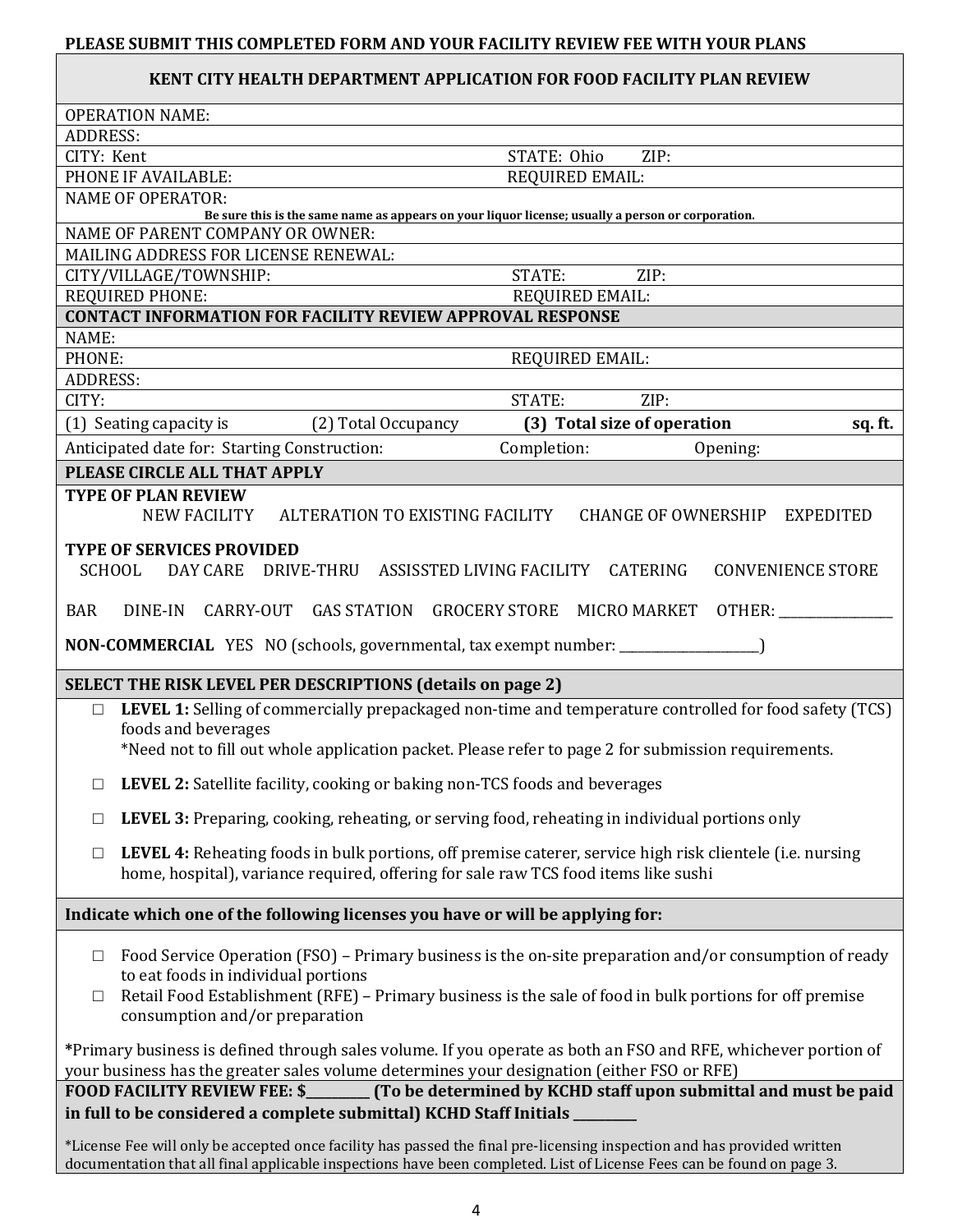| Please answer all the questions in the first column and return form with plans - Leave the right two columns blank                                                                                                                                                                                                                                                                         |                                 |                                   |  |  |  |
|--------------------------------------------------------------------------------------------------------------------------------------------------------------------------------------------------------------------------------------------------------------------------------------------------------------------------------------------------------------------------------------------|---------------------------------|-----------------------------------|--|--|--|
| <b>FOOD PROTECTION AND STORAGE</b>                                                                                                                                                                                                                                                                                                                                                         | <b>SHOWN</b><br><b>ON PLANS</b> | <b>PRESENT</b><br><b>ON FINAL</b> |  |  |  |
| Will a person-in-charge with applicable knowledge of the risks of foodborne illness inherent to<br>the operation, foodborne disease prevention, and application of Hazard Analysis Critical Control<br>Point (HACCP) principles be present during all hours of operation? Yes () No ()                                                                                                     |                                 |                                   |  |  |  |
| Risk Level 3 and 4 facilities Only: Will at least one employee that has supervisory and<br>management responsibility and the authority to direct and control food preparation and service<br>obtain a Level Two Certification in Food Protection? Yes () No ()                                                                                                                             |                                 |                                   |  |  |  |
| Will each refrigerator or freezer have a thermometer? Yes () No ()                                                                                                                                                                                                                                                                                                                         |                                 |                                   |  |  |  |
| Will each warming cabinet have a thermometer? Yes $( )$ No $( )$ N/A $( )$                                                                                                                                                                                                                                                                                                                 |                                 |                                   |  |  |  |
| Will food shields be used to protect foods on display? Yes () No () N/A ()                                                                                                                                                                                                                                                                                                                 |                                 |                                   |  |  |  |
| Will metal stem type thermometers with a range of $(0-220\text{°F})$ be available? Yes $( )$ No $( )$                                                                                                                                                                                                                                                                                      |                                 |                                   |  |  |  |
| Will shelving space available for dry goods storage be a minimum of 72 sq. ft.? Yes $( )$ No $( )$                                                                                                                                                                                                                                                                                         |                                 |                                   |  |  |  |
| Will ice bins hold only ice; not beverage chill plates? Yes () No () N/A ()                                                                                                                                                                                                                                                                                                                |                                 |                                   |  |  |  |
| Will containers of food be stored at least 6 inches above the floor on NSF or like approved<br>storage/dunnage racks? Yes () No ()                                                                                                                                                                                                                                                         |                                 |                                   |  |  |  |
| Will food be stored/processed off site? If yes, provide details on Ohio Department of Agriculture<br>permits:                                                                                                                                                                                                                                                                              |                                 |                                   |  |  |  |
| <b>EQUIPMENT/UTENSILS</b>                                                                                                                                                                                                                                                                                                                                                                  |                                 |                                   |  |  |  |
| Will all equipment and utensils be listed by a recognized equipment-testing agency (such as NSF)<br>for commercial use? Yes () No ()                                                                                                                                                                                                                                                       |                                 |                                   |  |  |  |
| Is the required equipment list with the manufacturer's name and model number enclosed?<br>Yes $( )$ No $( )$                                                                                                                                                                                                                                                                               |                                 |                                   |  |  |  |
| To provide for easy cleaning; will equipment be installed with casters (),<br>gas quick disconnects (), a seal at the wall and floor (), or sufficient open space?                                                                                                                                                                                                                         |                                 |                                   |  |  |  |
| If produce is washed or frozen foods are thawed in a sink will the required dedicated food prep<br>sink with indirect drain be provided? Yes () No () N/A (),                                                                                                                                                                                                                              |                                 |                                   |  |  |  |
| If utensils used with moist food such as ice cream, mashed potatoes or steamed rice are not<br>stored in the product, will the a dipper well be provided? Yes $( )$ No $( )$ N/A $( )$                                                                                                                                                                                                     |                                 |                                   |  |  |  |
| If this operation performs a food handling process that will require a variance for the process<br>according to rules (i.e. - reduced oxygen packaging, acidification of sushi rice for holding between<br>41°F and 135°F, smoking for preservation, or bottling/canning of food product), is the required<br>written HACCP plan enclosed? Yes () No () N/A ()                             |                                 |                                   |  |  |  |
| <b>WAREWASHING</b>                                                                                                                                                                                                                                                                                                                                                                         |                                 |                                   |  |  |  |
| What method of ware washing will be used, mechanical (), manual (), or both ()?                                                                                                                                                                                                                                                                                                            |                                 |                                   |  |  |  |
| The specifications for the primary hot water generator are ______BTU/hr., or ______ KWH or<br>gallons per minute for tank-less water heaters.<br>Existing facilities? Yes () No ()                                                                                                                                                                                                         |                                 |                                   |  |  |  |
| <b>MECHANICAL WAREWASHING</b>                                                                                                                                                                                                                                                                                                                                                              |                                 |                                   |  |  |  |
| What type of sanitization will be used? $180^\circ$ F water () chemical ()                                                                                                                                                                                                                                                                                                                 |                                 |                                   |  |  |  |
| Capacity is _______ racks per hour. Final rinse water usage is ______ gph.                                                                                                                                                                                                                                                                                                                 |                                 |                                   |  |  |  |
| Will a pre-scrapping or pre-rinse for dishes facility be provided? Yes () No ()                                                                                                                                                                                                                                                                                                            |                                 |                                   |  |  |  |
| Will the required drain-boards be provided on both sides of the machine? Yes () No ()                                                                                                                                                                                                                                                                                                      |                                 |                                   |  |  |  |
| If a chemical ware washing machine is used, will the required sanitizer level indicator (audible or<br>visual alarm when empty) be provided? Yes () No () N/A ()                                                                                                                                                                                                                           |                                 |                                   |  |  |  |
| If a high temperature dish machine, will a measuring device that indicates the temperature of the<br>water in each wash, rinse tank, and as the water enters the hot water sanitizing final rinse<br>manifold be provided? Yes () No () N/A ()<br>Will a maximum registering thermometer or an irreversible registering temperature indicator<br>strip be provided? Yes ( ) No ( ) N/A ( ) |                                 |                                   |  |  |  |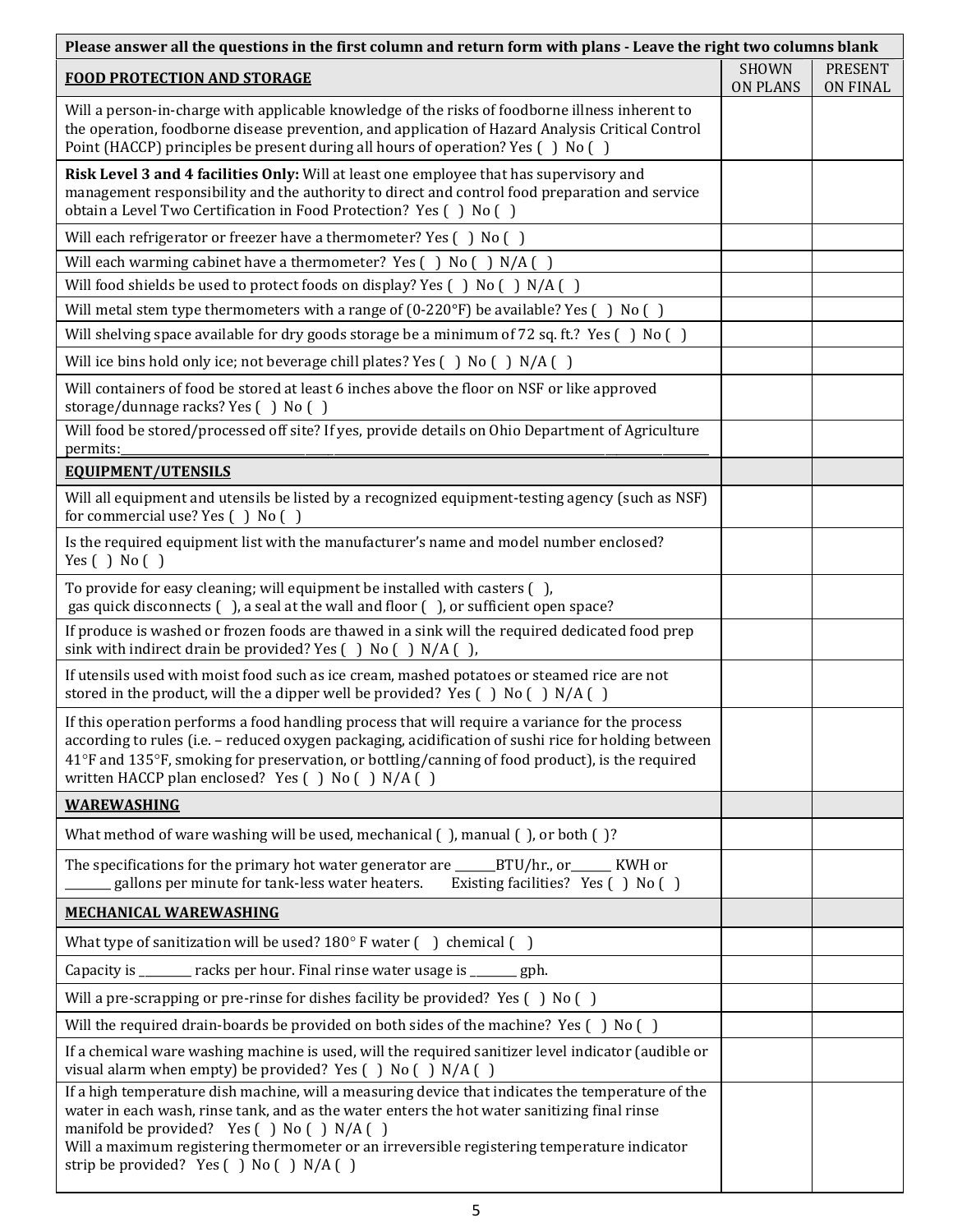| <b>MANUAL WAREWASHING</b>                                                                                                                                                         | <b>SHOWN</b><br><b>ON PLANS</b> | <b>PRESENT</b><br><b>ON FINAL</b> |
|-----------------------------------------------------------------------------------------------------------------------------------------------------------------------------------|---------------------------------|-----------------------------------|
| The dimensions of each compartment in the 3-compartment sink will be:<br>inches long ____ inches wide ____ inches deep.                                                           |                                 |                                   |
| Existing facilities? Yes () No ()<br>Will the required drain-boards be provided on both ends of the three-compartment sink?                                                       |                                 |                                   |
| Yes $( )$ No $( )$<br>Will the dimensions of the largest pot or bowl allow it to be completely submerged in the                                                                   |                                 |                                   |
| compartments of your sinks? Yes () No () N/A ()                                                                                                                                   |                                 |                                   |
| If no, provide documentation on how equipment that is unable to fit in sinks will be washed.<br>Will the hot water temperature delivered to the sink be 120°-140° F? Yes () No () |                                 |                                   |
| What type of sanitizer will be utilized? Chlorine () Quaternary Ammonia ()                                                                                                        |                                 |                                   |
| Other:                                                                                                                                                                            |                                 |                                   |
| Will test papers be available to check the sanitizer concentration? Yes () No ()                                                                                                  |                                 |                                   |
| <b>PLUMBING</b>                                                                                                                                                                   |                                 |                                   |
| Will all plumbing work be done under permit from the plumbing authority?<br>Yes () No () N/A () Existing facilities/no building permits? Yes () No ()                             |                                 |                                   |
| Will the grease interceptor be sized and located by the plumbing inspector?                                                                                                       |                                 |                                   |
| Yes $( )$ No $( )$ N/A $( )$                                                                                                                                                      |                                 |                                   |
| Will the facility be provided with a commercial garbage disposal? Yes () No ()                                                                                                    |                                 |                                   |
| Will a required mop sink be provided on each floor? Yes $( )$ No $( )$                                                                                                            |                                 |                                   |
| Will the required mop hanger be provided at the mop sink? Yes () No ()                                                                                                            |                                 |                                   |
| If the mop sink is located in the food prep or ware washing areas will there be a partition to<br>protect food and equipment from splash? Yes () No () N/A ()                     |                                 |                                   |
| Will the drains of the following potable equipment be provided with at least a two-inch air gap?                                                                                  |                                 |                                   |
| Ice Machine<br>Yes $( )$ No $( )$ N/A $( )$                                                                                                                                       |                                 |                                   |
| Ice Storage Bins<br>Yes $( )$ No $( )$ N/A $( )$                                                                                                                                  |                                 |                                   |
| <b>Food Processing Sinks</b><br>Yes $( )$ No $( )$ N/A $( )$                                                                                                                      |                                 |                                   |
| Dish Machine<br>Yes $( )$ No $( )$ N/A $( )$<br><b>Steam Tables</b>                                                                                                               |                                 |                                   |
| Yes $( )$ No $( )$ N/A $( )$<br>Dipper Wells<br>Yes $( )$ No $( )$ N/A $( )$                                                                                                      |                                 |                                   |
| Steam Kettles and Ovens<br>Yes $( )$ No $( )$ N/A $( )$                                                                                                                           |                                 |                                   |
| Other<br>Yes $( )$ No $( )$ N/A $( )$                                                                                                                                             |                                 |                                   |
| Will the potable water supply be protected from cross-contamination? Indicate where applicable:                                                                                   |                                 |                                   |
| <b>ASSE Backflow</b>                                                                                                                                                              |                                 |                                   |
| Prevention<br>Air Gap<br>N/A                                                                                                                                                      |                                 |                                   |
| Device                                                                                                                                                                            |                                 |                                   |
| Ice Machine                                                                                                                                                                       |                                 |                                   |
| Ware washing hoses<br>$\mathcal{L}$<br>Dish Machine Water line ()<br>$\big)$                                                                                                      |                                 |                                   |
| Kettle Filler                                                                                                                                                                     |                                 |                                   |
| Urn Filler                                                                                                                                                                        |                                 |                                   |
| Coffee Brew Equip                                                                                                                                                                 |                                 |                                   |
| Steam Table                                                                                                                                                                       |                                 |                                   |
| <b>Cleaning Hoses</b><br>$\left( \quad \right)$                                                                                                                                   |                                 |                                   |
| Dipper Well<br>( )<br>Flush Trough<br>$\left( \quad \right)$                                                                                                                      |                                 |                                   |
| Other: $\frac{1}{\sqrt{1-\frac{1}{2}}}\left\{ \frac{1}{2}, \frac{1}{2}, \frac{1}{2}, \frac{1}{2}\right\}$                                                                         |                                 |                                   |
|                                                                                                                                                                                   |                                 |                                   |
| Will all equipment drain lines, exposed utility service lines and soda/beer lines be installed so as<br>not to interfere with floor cleaning? Yes () No ()                        |                                 |                                   |
| Will your facility be in compliance with the requirement that any sinks used for food preparation,                                                                                |                                 |                                   |
| utensil washing or mop sinks <b>may not</b> be provided with hand washing aids and devices?<br>Yes $( )$ No $( )$                                                                 |                                 |                                   |
| <b>WATER SUPPLY AND SEWAGE DISPOSAL</b>                                                                                                                                           |                                 |                                   |
| Will your water be provided by a public authority $( )$ or a private well $( )$ ?                                                                                                 |                                 |                                   |
| If a private well, attach the Ohio EPA approval documentation.                                                                                                                    |                                 |                                   |
| Is the building connected to a municipal sewer () or private disposal system ()?                                                                                                  |                                 |                                   |
| If a private system, attach the Ohio EPA approval documentation.                                                                                                                  |                                 |                                   |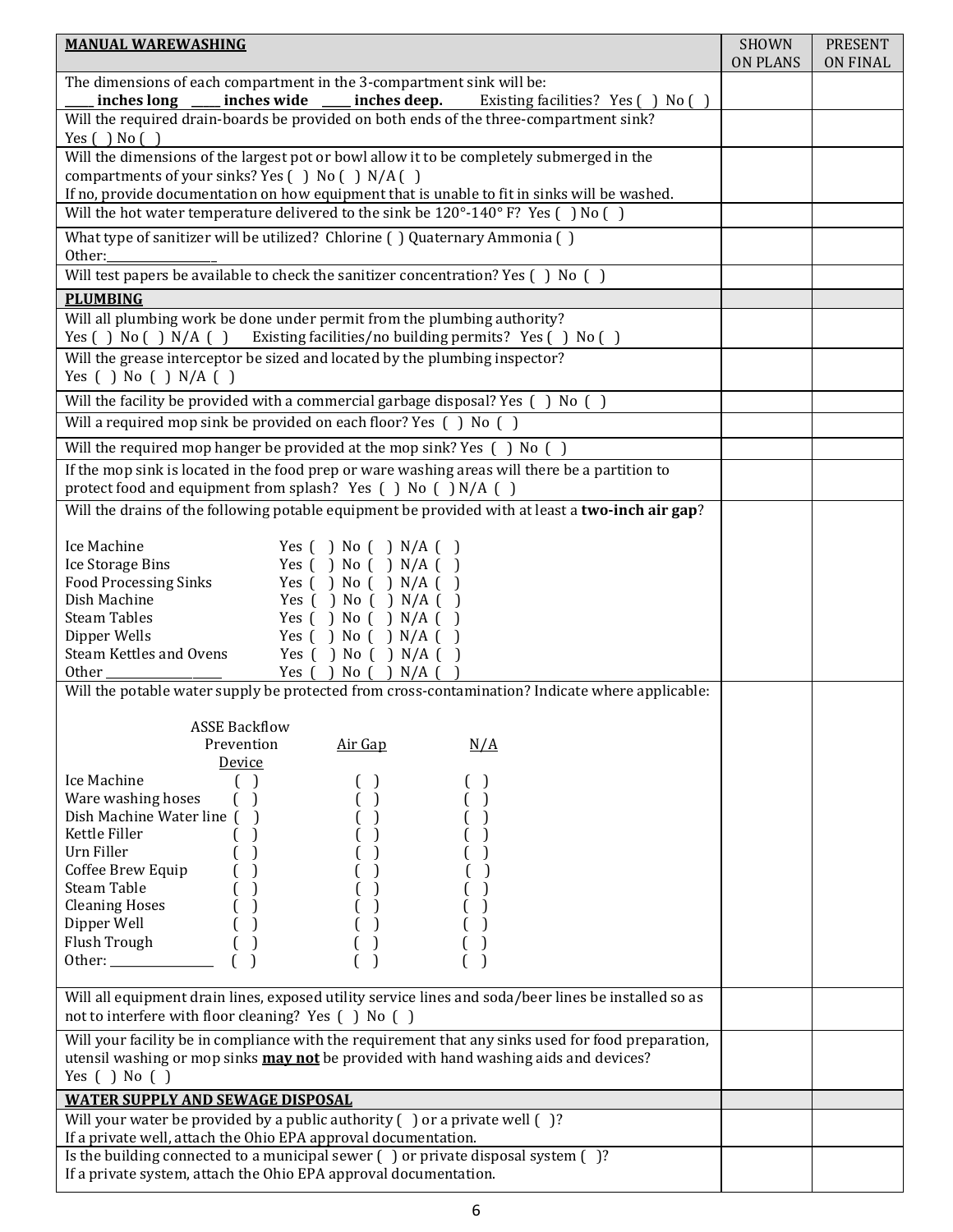| <b>HANDWASHING FACILITIES</b>                                                               |                                                                                                      |                                   |                                                             |                | <b>SHOWN</b><br><b>ON PLANS</b> | <b>PRESENT</b><br><b>ON FINAL</b> |
|---------------------------------------------------------------------------------------------|------------------------------------------------------------------------------------------------------|-----------------------------------|-------------------------------------------------------------|----------------|---------------------------------|-----------------------------------|
|                                                                                             | Will there be a dedicated hand sink available within 20 ft. of any food handling, ware washing       |                                   |                                                             |                |                                 |                                   |
|                                                                                             | area, toilet facility or server area without going around any corners or going through any           |                                   |                                                             |                |                                 |                                   |
| doorways?                                                                                   |                                                                                                      |                                   |                                                             |                |                                 |                                   |
| Yes $( )$ No $( )$                                                                          |                                                                                                      |                                   | Total number of handwashing sinks including toilet rooms () |                |                                 |                                   |
|                                                                                             | Will all hand sinks be equipped with the required:                                                   |                                   |                                                             |                |                                 |                                   |
| Hand drying facilities?                                                                     |                                                                                                      | Yes $( )$ No $( )$                |                                                             |                |                                 |                                   |
| Waste receptacles?                                                                          |                                                                                                      | Yes $( )$ No $( )$                |                                                             |                |                                 |                                   |
| Mixing hot/cold faucet?                                                                     |                                                                                                      | Yes $( )$ No $( )$                |                                                             |                |                                 |                                   |
| Water under pressure, not exceeding 120°? Yes () No ()                                      |                                                                                                      |                                   |                                                             |                |                                 |                                   |
| Employees Must Wash Hands sign?<br>Yes $( )$ No $( )$                                       |                                                                                                      |                                   |                                                             |                |                                 |                                   |
| <b>TOILET FACILITIES</b>                                                                    |                                                                                                      |                                   |                                                             |                |                                 |                                   |
|                                                                                             | Will public toilet rooms be accessible without passing through food preparation or ware washing      |                                   |                                                             |                |                                 |                                   |
| areas? Yes $( )$ No $( )$ N/A $( )$                                                         | Will all toilet rooms be equipped with the required:                                                 |                                   |                                                             |                |                                 |                                   |
|                                                                                             | Toilet tissue dispensers? Yes () No ()                                                               |                                   |                                                             |                |                                 |                                   |
|                                                                                             | Mechanical exhaust fan or screened, operable windows? Yes () No ()                                   |                                   |                                                             |                |                                 |                                   |
|                                                                                             | Self-closing room doors? Yes () No ()                                                                |                                   |                                                             |                |                                 |                                   |
|                                                                                             | Will there be an employee only toilet room? Yes () No ()                                             |                                   |                                                             |                |                                 |                                   |
| In the men's toilet room:                                                                   |                                                                                                      | In the women's toilet room:       |                                                             |                |                                 |                                   |
| There are________# water closets                                                            |                                                                                                      | There are ________# water closets |                                                             |                |                                 |                                   |
| There are_______# urinals                                                                   |                                                                                                      | There are _______# hand sinks     |                                                             |                |                                 |                                   |
| There are ________ # hand sinks                                                             |                                                                                                      |                                   | There are _______ # covered waste receptacle                |                |                                 |                                   |
| <b>REFUSE STORAGE AND DISPOSAL</b>                                                          |                                                                                                      |                                   |                                                             |                |                                 |                                   |
|                                                                                             | Will all the outdoor refuse receptacles be placed on the required graded and paved surface?          |                                   |                                                             |                |                                 |                                   |
| Yes $( )$ No $( )$ N/A $( )$                                                                |                                                                                                      |                                   |                                                             |                |                                 |                                   |
|                                                                                             | Will this Service be shared with other operations? Yes () No ()                                      |                                   |                                                             |                |                                 |                                   |
|                                                                                             | Has the location been provided on the Exterior Site Plan? Yes () No () N/A ()                        |                                   |                                                             |                |                                 |                                   |
|                                                                                             | Will all the indoor and outdoor refuse receptacles have the required lids and drain plugs?           |                                   |                                                             |                |                                 |                                   |
| Yes $( )$ No $( )$                                                                          |                                                                                                      |                                   |                                                             |                |                                 |                                   |
| Will spent cooking fat be stored in a covered, tight container while waiting for recycling? |                                                                                                      |                                   |                                                             |                |                                 |                                   |
| Yes $( )$ No $( )$ N/A $( )$                                                                |                                                                                                      |                                   |                                                             |                |                                 |                                   |
| <b>ROOM FINISHES</b>                                                                        |                                                                                                      |                                   |                                                             |                |                                 |                                   |
|                                                                                             | All room surface finishes on floors, walls and ceilings in areas where sinks, urinals, toilets, dish |                                   |                                                             |                |                                 |                                   |
|                                                                                             | machines, areas subject food splash/vapors, food /wet bars, buffet lines, drink dispensing areas,    |                                   |                                                             |                |                                 |                                   |
|                                                                                             | mop sinks/service sinks, steam tables and areas where food preparation equipment is located are      |                                   |                                                             |                |                                 |                                   |
|                                                                                             | required to be durable, smooth, easily cleanable and impermeable to water. FRP, tile, stainless      |                                   |                                                             |                |                                 |                                   |
|                                                                                             | steel or other similar materials (with prior approval by the health department), is needed. These    |                                   |                                                             |                |                                 |                                   |
|                                                                                             | finishes must start at the top of the cove base and extend past any of the above referenced areas a  |                                   |                                                             |                |                                 |                                   |
|                                                                                             | minimum of 18 inches in all directions. Will your facility comply? Yes () No () See Plans (          |                                   |                                                             |                |                                 |                                   |
|                                                                                             | Complete the schedule showing the finish materials used, where applicable                            |                                   |                                                             |                |                                 |                                   |
| <b>AREA</b>                                                                                 | <b>FLOORING</b>                                                                                      | COVING                            | <b>WALL</b>                                                 | <b>CEILING</b> |                                 |                                   |
| Food Prep.                                                                                  |                                                                                                      |                                   |                                                             |                |                                 |                                   |
| Warewashing/                                                                                |                                                                                                      |                                   |                                                             |                |                                 |                                   |
| Dishwashing                                                                                 |                                                                                                      |                                   |                                                             |                |                                 |                                   |
| Dry Storage                                                                                 |                                                                                                      |                                   |                                                             |                |                                 |                                   |
|                                                                                             |                                                                                                      |                                   |                                                             |                |                                 |                                   |
| Cold Storage                                                                                |                                                                                                      |                                   |                                                             |                |                                 |                                   |
| Other Storage                                                                               |                                                                                                      |                                   |                                                             |                |                                 |                                   |
| <b>Toilet Rooms</b>                                                                         |                                                                                                      |                                   |                                                             |                |                                 |                                   |
| Mop Room                                                                                    |                                                                                                      |                                   |                                                             |                |                                 |                                   |
| <b>Bars</b>                                                                                 |                                                                                                      |                                   |                                                             |                |                                 |                                   |
| Refuse Storage<br>Employee Room                                                             |                                                                                                      |                                   |                                                             |                |                                 |                                   |
| Other:                                                                                      |                                                                                                      |                                   |                                                             |                |                                 |                                   |
|                                                                                             |                                                                                                      |                                   |                                                             |                |                                 |                                   |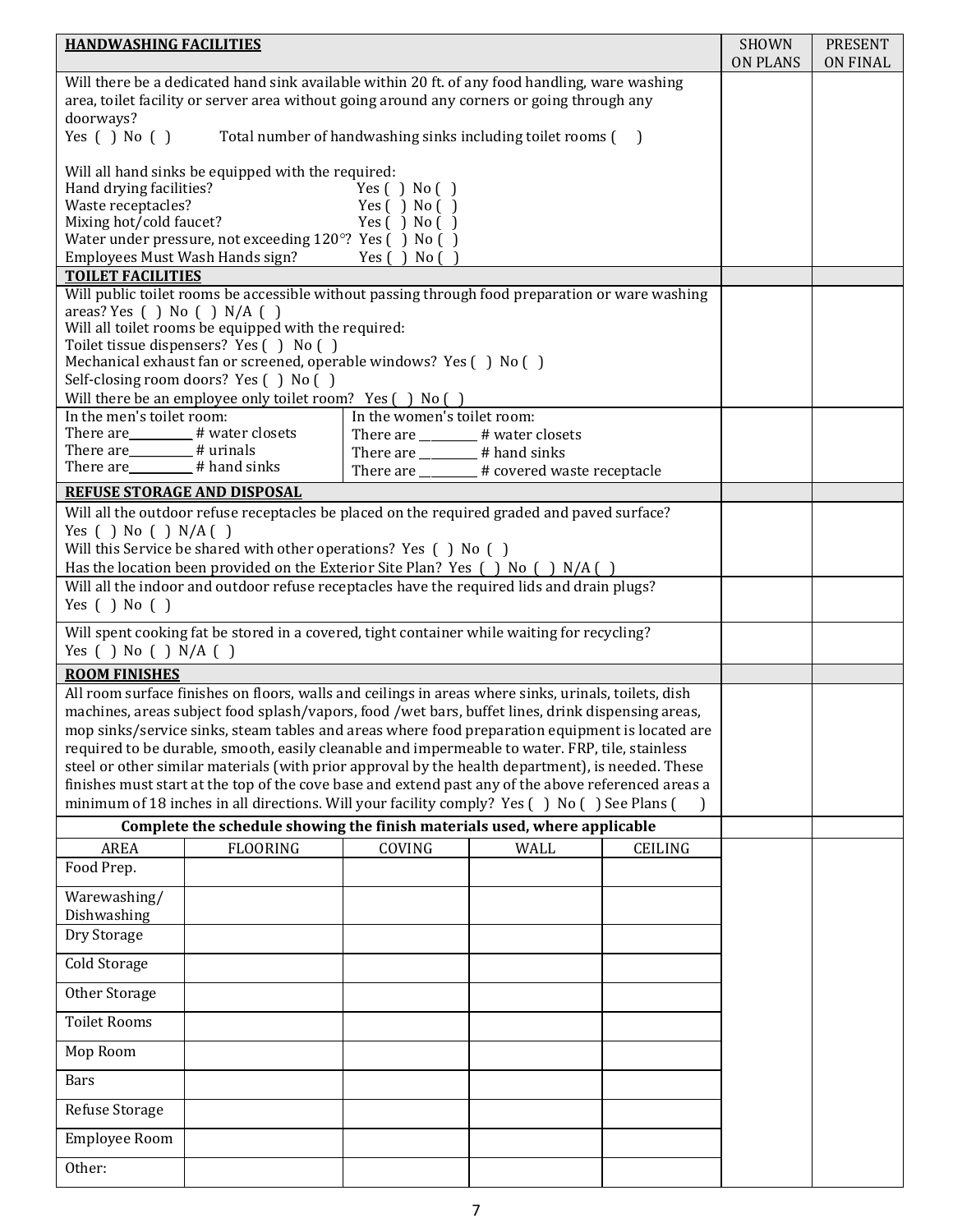| <b>LIGHTING</b>                                                                                                                                                                                                                           | <b>SHOWN</b><br><b>ON PLANS</b> | <b>PRESENT</b><br><b>ON FINAL</b> |
|-------------------------------------------------------------------------------------------------------------------------------------------------------------------------------------------------------------------------------------------|---------------------------------|-----------------------------------|
| Will at least 50 foot-candles of light be provided at:<br>Food preparation surfaces?<br>Yes $( )$ No $( )$ N/A $( )$<br>Areas where employees work with utensils or equipment? Yes () No () N/A ()                                        |                                 |                                   |
| Will at least 20 foot-candles of light be provided at:<br>Consumer self-service areas?<br>Yes $( )$ No $( )$ N/A $( )$<br>Inside equipment?<br>Yes $( )$ No $( )$ N/A $( )$                                                               |                                 |                                   |
| Areas used for hand washing, ware washing or equipment and utensil storage and in toilet<br>Yes $( )$ No $( )$ N/A $( )$<br>rooms?                                                                                                        |                                 |                                   |
| Will at least 10 foot-candles of light be provided at:<br>Walk-in coolers and freezers?<br>Yes $( )$ No $( )$ N/A $( )$<br>Dry storage areas?<br>Yes $( )$ No $( )$ N/A $( )$<br>All areas when cleaning?<br>Yes $( )$ No $( )$ N/A $( )$ |                                 |                                   |
| Will the required shielding or shatter-resistant lamps be provided for light fixtures in food and<br>utensil areas including bars? Yes () No ()                                                                                           |                                 |                                   |
| Shall the lighting be considered existing, meaning there will be no changes made? Yes $( )$ No $( )$                                                                                                                                      |                                 |                                   |
| <b>VENTILATION</b>                                                                                                                                                                                                                        |                                 |                                   |
| Will a commercial exhaust hood be provided to service cooking appliances producing grease-<br>laden vapors? Yes ( ) No ( ) N/A ( )                                                                                                        |                                 |                                   |
| Will the canopy hoods completely cover the cooking equipment, by extending a minimum<br>horizontal distance of 6 inches beyond the edge of the cooking surface on all open sides?<br>Yes $( )$ No $( )$ N/A $($                           |                                 |                                   |
| Will a commercial exhaust hood be provided to service 180-degree dishwashing machine?<br>Yes $( )$ No $( )$ N/A $( )$                                                                                                                     |                                 |                                   |
| Will make-up air be supplied during the operation of the exhaust hood?<br>Yes $( )$ No $( )$ N/A $( )$                                                                                                                                    |                                 |                                   |
| <b>MISCELLANEOUS</b>                                                                                                                                                                                                                      |                                 |                                   |
| Will a separate storage area be provided for employee's personal belongings?<br>(I.e. coats, boots, purses, and medications)? Yes () No ()                                                                                                |                                 |                                   |
| Is the required menu enclosed?<br>Yes $( )$ No $( )$<br>Will all toxic chemicals be stored away from food preparation and storage areas?                                                                                                  |                                 |                                   |
| Yes $( )$ No $( )$<br>Where will cleaning tools be stored?                                                                                                                                                                                |                                 |                                   |
| Will laundry facilities be located on premises? Yes (<br>$No$ $\Gamma$<br>$N/A$ ()<br>Yes $( )$ No $( )$ N/A $( )$<br>Will a laundry dryer be available?<br>What will be laundered?                                                       |                                 |                                   |
| If the kitchen is not air-conditioned, will all exterior kitchen doors be screened or be provided<br>with an air curtains?<br>Yes ( ) No ( ) N/A ( )                                                                                      |                                 |                                   |
| Will all exterior kitchen doors be self-closing and tight fitting? Yes () No ()                                                                                                                                                           |                                 |                                   |
| Will all openings to the exterior be designed to keep out rodents and insects? Yes $( )$ No $( )$                                                                                                                                         |                                 |                                   |
| Will all insect control devices used to electrocute or stun flying insects be designed to retain the<br>insect within the device as required? Yes $( )$ No $( )$ N/A $( )$                                                                |                                 |                                   |
| Will animals other than service animals be permitted with in the $FSO/REF$ ? Yes () No ()                                                                                                                                                 |                                 |                                   |
| Will a patio or outdoor eating area be provided? Yes () No () N/A ()                                                                                                                                                                      |                                 |                                   |
| If yes, will dogs be permitted on the patio? Yes () No ()<br>If yes, are the owner and managers willing to comply with 3717-1-08.5? Yes () No ()                                                                                          |                                 |                                   |
| Will the FSO/RFE have written procedures for employees to follow when responding to vomiting<br>or diarrheal events? Yes () No ()                                                                                                         |                                 |                                   |
| Will corresponding supplies or a body fluid clean-up kit must be present? Yes () No ()                                                                                                                                                    |                                 |                                   |
| Is the required site plan enclosed with the materials submitted? A site plan of your property<br>showing the property lines and any structures that currently exist on that land and where your                                           |                                 |                                   |
| proposed construction or addition is to be located. This may include but not be limited to a<br>drawing showing an arrow indicating north, adjacent street names and any easements, the                                                   |                                 |                                   |
| distance between buildings and between buildings and property lines, the dimensions of the<br>existing buildings and other appropriate items for your project.<br>Yes $( )$ No $( )$                                                      |                                 |                                   |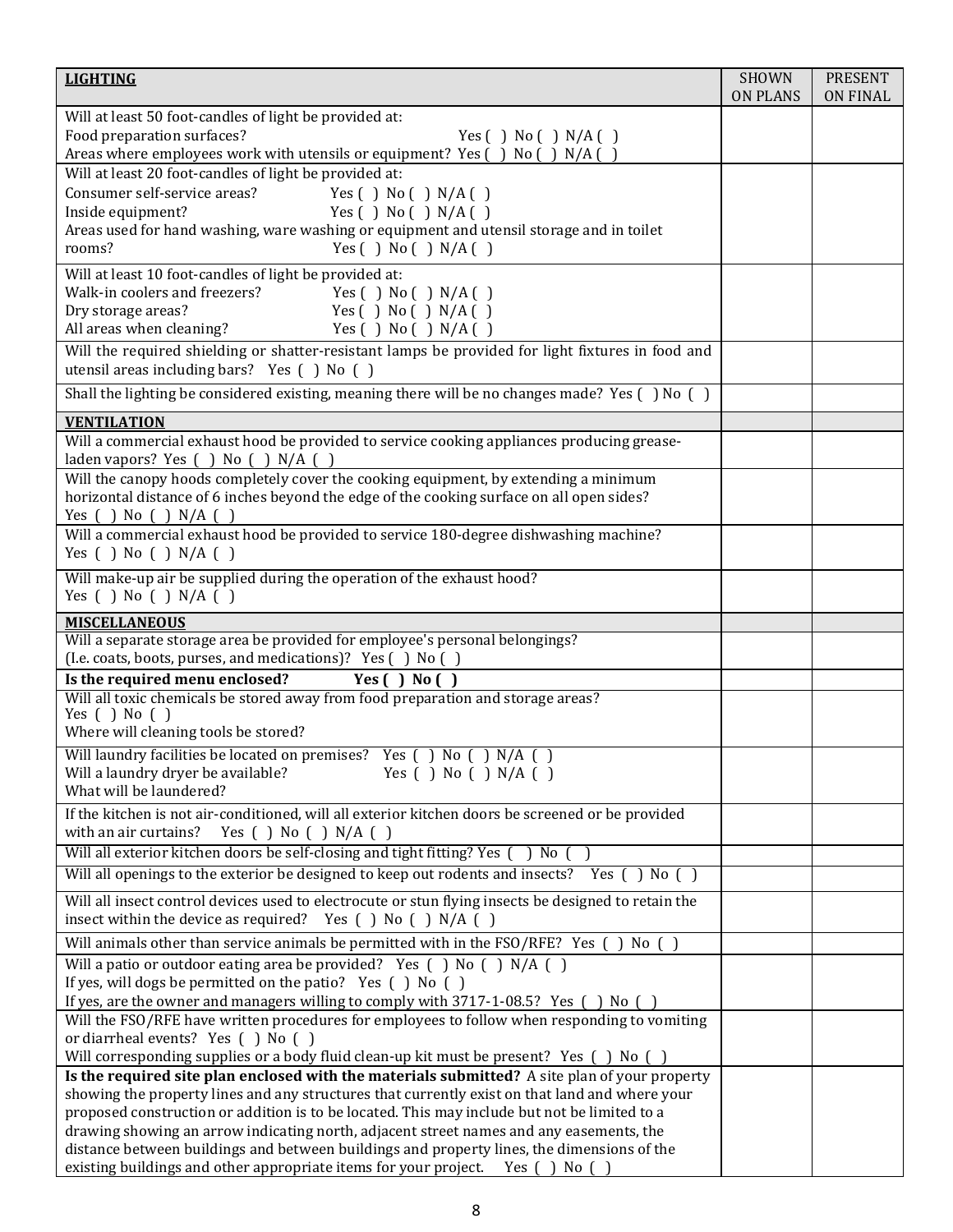### **MENU REVIEW**

Attach a menu of items that you will be serving or selling and give a brief description of ingredients. *Example: Grilled Chicken Sandwich – chicken breast with Applewood smoked bacon, fresh sliced tomato, lettuce, Swiss cheese and honey-mustard* 

Complete the MENU REVIEW SHEET Attach a list of how your bulk ingredients will be received and where they will be stored.

Example: Ground Beef – Walk-in Freezer/Cooler Chili – Canned-Dry Storage Green Peppers – 2 doors reach-in cooler Potatoes – Dry Storage Raw Chicken – Walk-in Cooler Lettuce – 2 doors reach-in cooler Pre-Cooked Chicken – Walk-in Cooler

Does your menu have a consumer advisory printed on it? (See *OAC 3717-1-3.5* for details on when a consumer advisory is needed and how it must be worded on your menu.)  $\Box$  Yes  $\Box$  No

Provide a list of your food suppliers and frequency of delivery. Example: SYSCO Foods – twice a week.

Will your facility cater events?  $\Box$  Yes  $\Box$  No

If yes, catered events will be (circle one): on premises (or) off premises

List menu items to be catered:

How will hot food be held at proper temperature during transportation and at the remote serving location?

How will cold food be held at proper temperature during transportation and at the remote serving location?

Note: Caterers are not permitted to prepare or cook food outside of their licensed kitchen.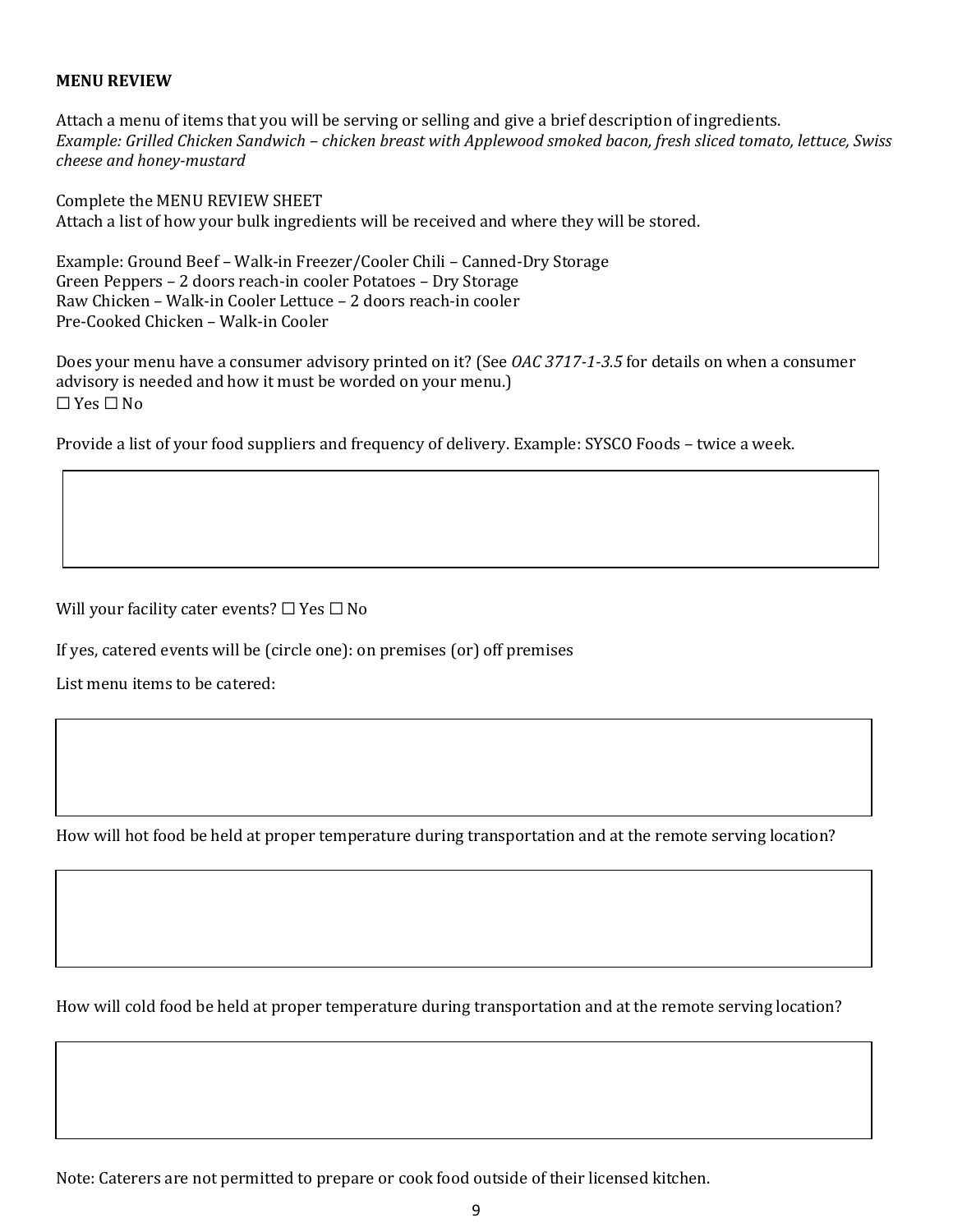### **MENU REVIEW SHEET**

Please provide the following information for all items to be sold in your facility

|                       | HOW WILL THE FOOD BE PREPARED                                            |                       |                     |  |  |
|-----------------------|--------------------------------------------------------------------------|-----------------------|---------------------|--|--|
| <b>FOOD/MENU ITEM</b> | <b>HOMEMADE/ SCRATCH</b><br><b>PURCHASED</b><br><b>PURCHASED PREMADE</b> |                       |                     |  |  |
|                       | <b>COOKING/IN HOUSE PREP</b>                                             | <b>PERMADE/FROZEN</b> | <b>REFRIGERATED</b> |  |  |
| Example: Coleslaw     | $\mathbf{X}$                                                             |                       |                     |  |  |
| Example: Chili sauce  |                                                                          |                       | $\mathbf X$         |  |  |
|                       |                                                                          |                       |                     |  |  |
|                       |                                                                          |                       |                     |  |  |
|                       |                                                                          |                       |                     |  |  |
|                       |                                                                          |                       |                     |  |  |
|                       |                                                                          |                       |                     |  |  |
|                       |                                                                          |                       |                     |  |  |
|                       |                                                                          |                       |                     |  |  |
|                       |                                                                          |                       |                     |  |  |
|                       |                                                                          |                       |                     |  |  |
|                       |                                                                          |                       |                     |  |  |
|                       |                                                                          |                       |                     |  |  |
|                       |                                                                          |                       |                     |  |  |
|                       |                                                                          |                       |                     |  |  |
|                       |                                                                          |                       |                     |  |  |
|                       |                                                                          |                       |                     |  |  |
|                       |                                                                          |                       |                     |  |  |
|                       |                                                                          |                       |                     |  |  |
|                       |                                                                          |                       |                     |  |  |
|                       |                                                                          |                       |                     |  |  |
|                       |                                                                          |                       |                     |  |  |
|                       |                                                                          |                       |                     |  |  |
|                       |                                                                          |                       |                     |  |  |
|                       |                                                                          |                       |                     |  |  |
|                       |                                                                          |                       |                     |  |  |

For items that will be prepared onsite/from scratch, please provide additional information on the various preparation steps and procedures: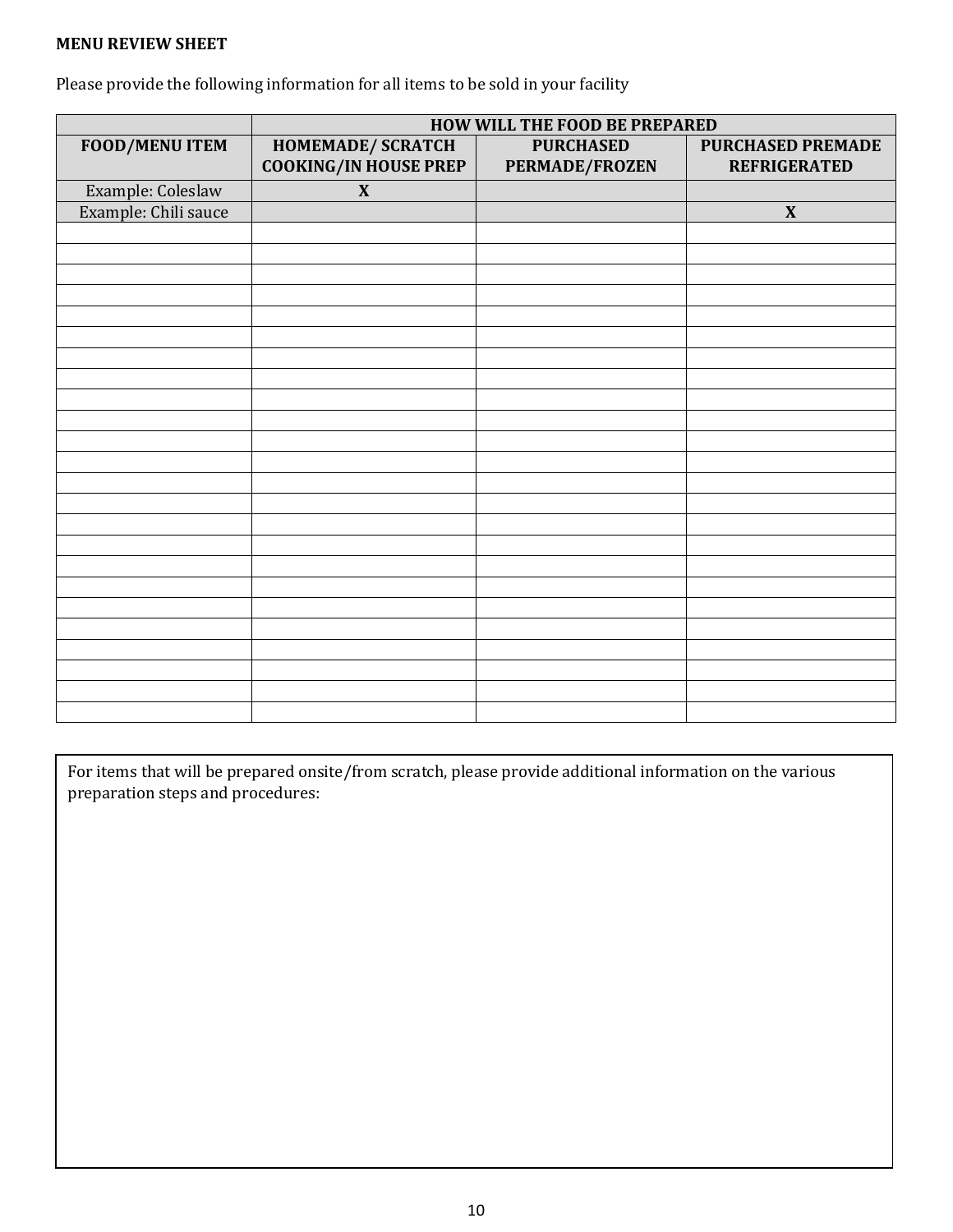## **Equipment List**

**Please provide the following information for all equipment you will provide in your establishment. All equipment must be approved by the Health Department before it can be used. All equipment must be commercial grade and certified by a recognized testing agency (ex. NSF, UL-EPH, ETL-Sanitation, etc.) Provide spec sheets for each piece of equipment. If you need more space, please use the back of this sheet or additional paper.** 

Will the equipment list information be provided on the plans? Yes () No () Location in Plans: \_\_\_\_\_\_\_\_\_\_\_\_\_\_\_\_ **Will Specification Sheets be provided?** Yes ( ) No ( )

| <b>MANUFACTURER</b>    | <b>MODEL NUMBER</b> | <b>DESCRIPTION</b> | ${\bf NEW}$ | <b>USED</b> | <b>OFFICE USE: APP/DISAP</b> |
|------------------------|---------------------|--------------------|-------------|-------------|------------------------------|
| Example: 123<br>Makers | J-ABC-36T           | Reach-in Cooler    | $\mathbf X$ |             | Approved                     |
|                        |                     |                    |             |             |                              |
|                        |                     |                    |             |             |                              |
|                        |                     |                    |             |             |                              |
|                        |                     |                    |             |             |                              |
|                        |                     |                    |             |             |                              |
|                        |                     |                    |             |             |                              |
|                        |                     |                    |             |             |                              |
|                        |                     |                    |             |             |                              |
|                        |                     |                    |             |             |                              |
|                        |                     |                    |             |             |                              |
|                        |                     |                    |             |             |                              |
|                        |                     |                    |             |             |                              |
|                        |                     |                    |             |             |                              |
|                        |                     |                    |             |             |                              |
|                        |                     |                    |             |             |                              |
|                        |                     |                    |             |             |                              |
|                        |                     |                    |             |             |                              |
|                        |                     |                    |             |             |                              |
|                        |                     |                    |             |             |                              |